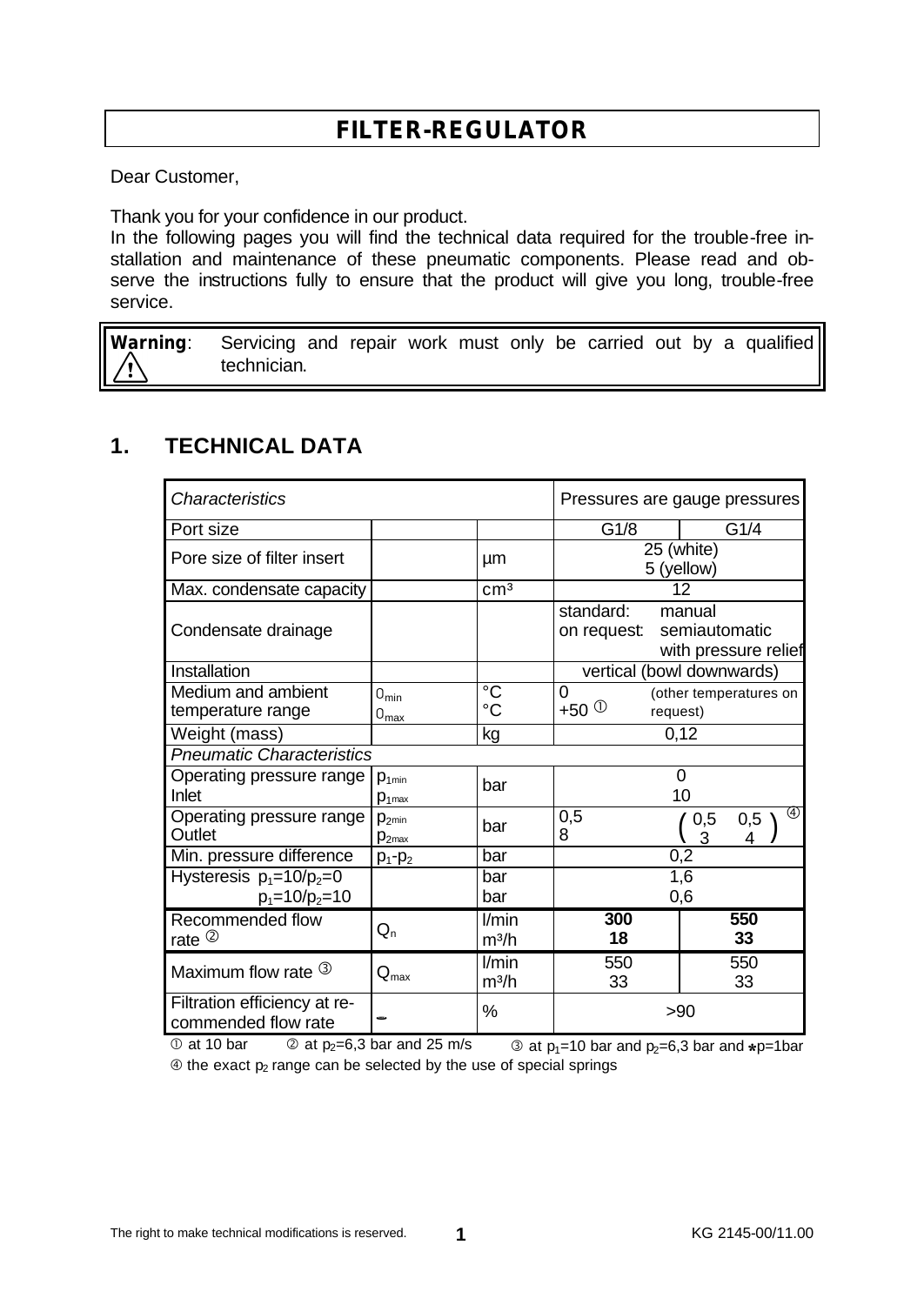## **2. INSTALLATION INSTRUCTIONS**

| Warning: | The unit must be used only in industrial applications for com-<br>pressed air.<br>To avoid danger of injuries, the compressed air system must be<br>fully depressurized while pneumatic components are being in-<br>stalled.                                                                                                                                                                                                                                                                                                                                                                                                                      |
|----------|---------------------------------------------------------------------------------------------------------------------------------------------------------------------------------------------------------------------------------------------------------------------------------------------------------------------------------------------------------------------------------------------------------------------------------------------------------------------------------------------------------------------------------------------------------------------------------------------------------------------------------------------------|
| Note:    | The bowl must not come into contact with the following materi-<br>als (whether in liquid or gaseous form):<br>acetone, benzene, brake fluid, chloroform, acetic acid, glycer-<br>ine, methanol, carbon bisulphide, tri-, tetra- and per-com-<br>pounds, toluene, xylene (cellulose thinners) and high flash-point<br>synthetic oils (e.g. phosphoric ester base, etc.).<br>Incompatible materials can be carried from the ambient air or<br>from equipment upstream (e.g. oil from compressors). This can<br>cause bursting of the bowl.<br>Check this possibility before installing the unit. If in doubt,<br>please consult your sales contact. |

- 1. Clean out the air line carefully, removing all loose rust or other deposits.
- 2. Fit a mounting bracket, if applicable.
- 3. Fit a pressure gauge, if applicable.
- 4. Connect the air line to the filter-regulator (check flow direction!)



**top of the unit!**



6. Turn on the compressed air supply and turn the adjusting knob clockwise until the desired pressure is obtained.

Lock the adjusting knob.

sting knob).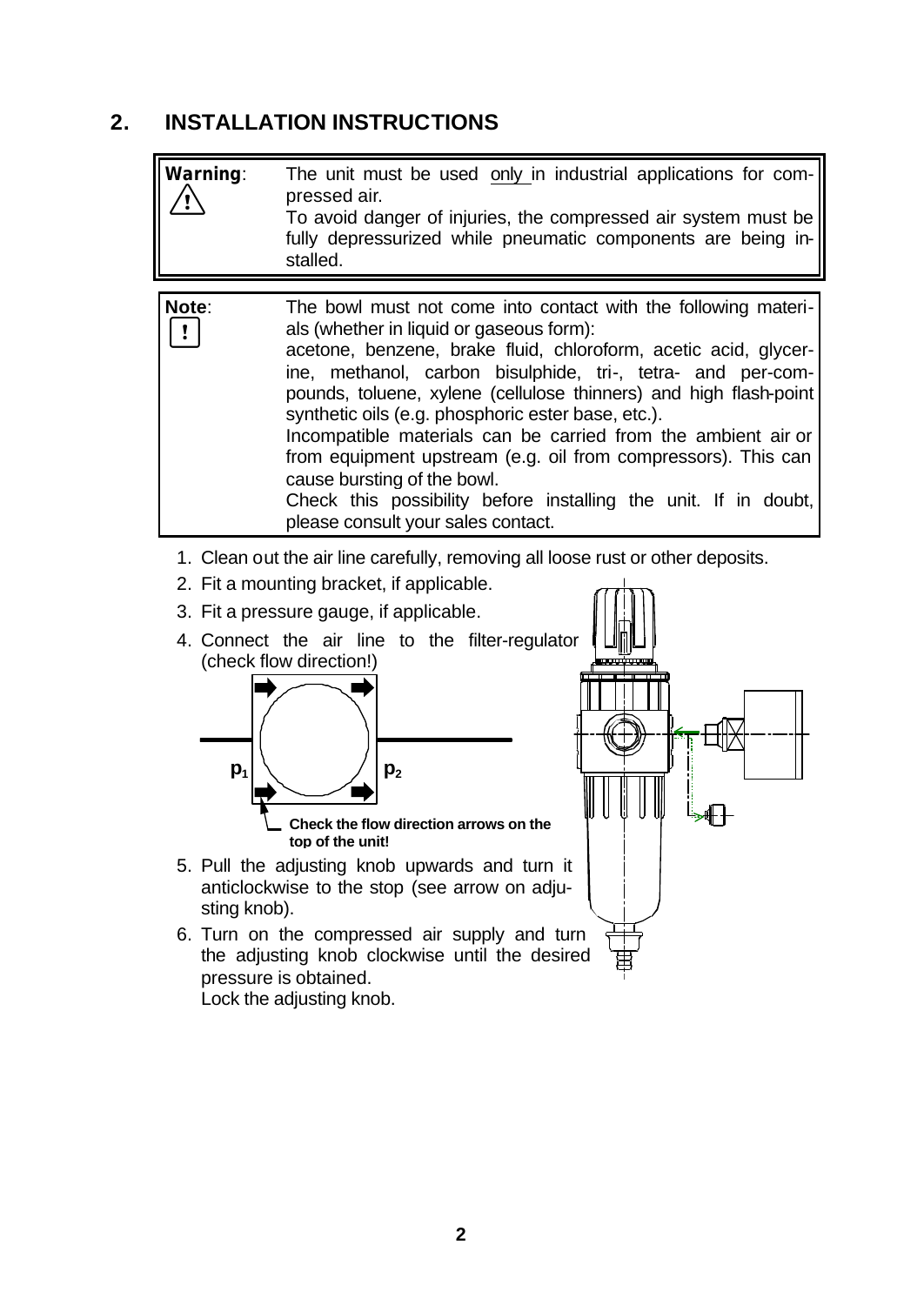#### **3. PRESSURE SETTING**

- 1. To set the desired pressure, pull the adjusting knob upwards and turn it anticlockwise until the pressure is below the desired pressure.
- 2. Turn the adjusting knob clockwise, carefully increasing the pressure from the lower pressure up to the desired pressure.

#### **4. MAINTENANCE**

The regulator itself is maintenance-free. However it is important that the whole compressed air system is correctly maintained (air filtered and dewatered).

#### 4.1. **Manual Drainage**

To drain condensate from the bowl, press the plastic part upwards against the bowl  $\Rightarrow$  this opens the valve.

The condensate level should never be above the "Maximum" mark on the bowl.

#### 4.2. **Cleaning**

As soon as serious pressure drop is observed, clean the filter element and also the bowl.

Clean the filter element with petrol, paraffin or similar and blow it out from inside to outside. The element must be completely dry before reassembly.

The bowl and other plastic parts should only be cleaned with warm water and normal washing-up liquid.

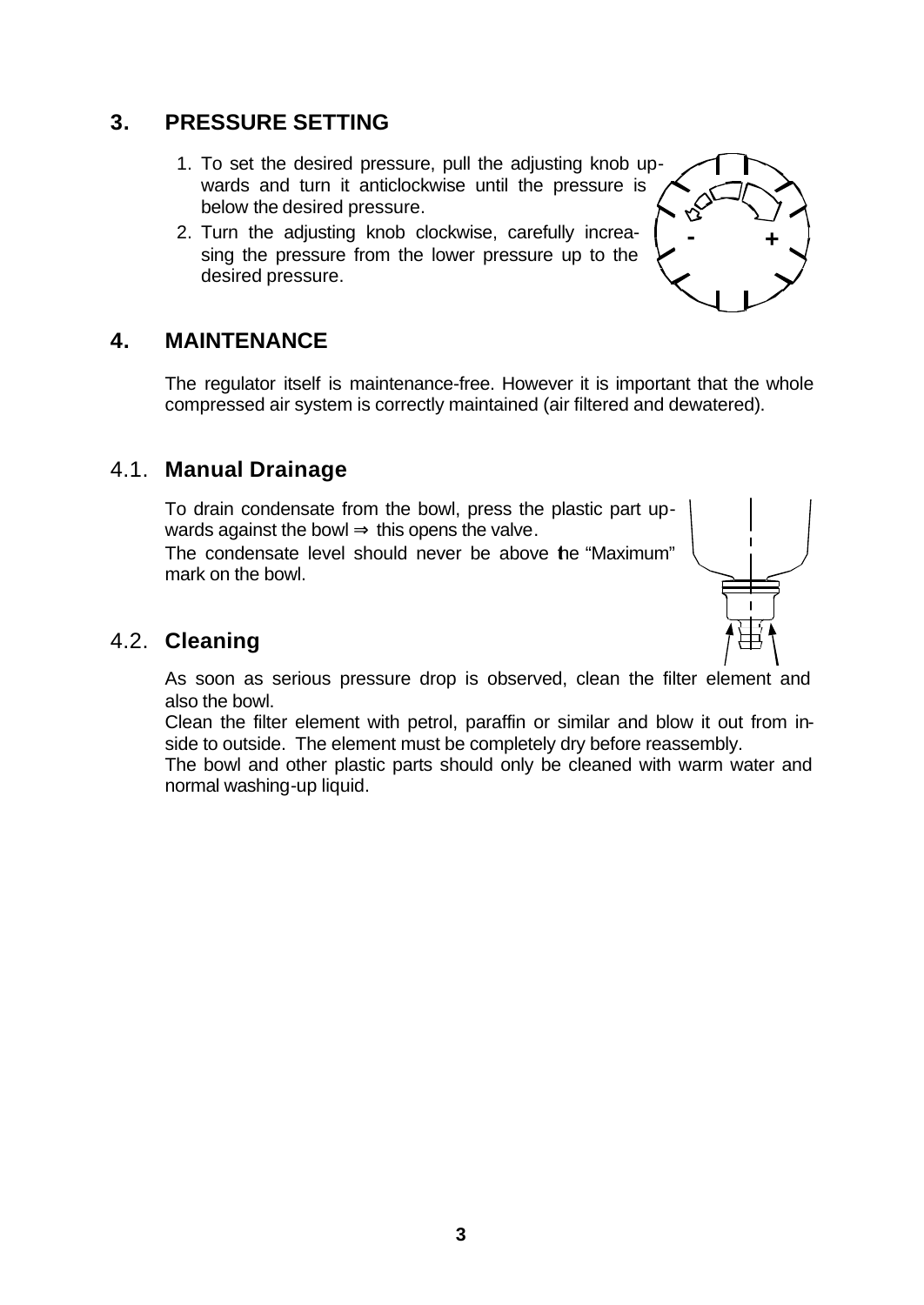### **5. DISMANTLING**

**Warning**: To avoid danger of injuries, the unit must only be dismantled with the pneumatic system completely depressurized!

If possible the unit should be removed from the air line before dismantling.

#### **5.1. Dismantling the Upper Part**

- 1. Pull the adjusting knob  $\odot$  upwards and turn it anticlockwise to the stop.
- 2. Unscrew the upper part *3*.
- 3. Remove the regulating spring  $\circledS$  and adjusting screw  $\circledA$ .
- 4. Remove the piston  $\circledcirc$  from the housing  $\circledcirc$ .
- 5. Remove the gasket  $\oslash$  from the housing  $\oslash$ .

#### **5.2. Dismantling the Lower Part**

To make dismantling easier, turn the unit over with the bowl  $@$  upwards.

- 1. Unscrew the bowl  $@.$
- 2. Remove the conical filter element ë from the bowl.
- 3. Turn the unit over with the filter mount upwards.
- 4. Loosen the insert @ with pointed pliers by turning it slightly to the left and remove it from the housing  $\circledast$ .
- 5. Remove the spring *m* from the housing with pointed pliers.
- 6. Pull the valve piston  $\omega$  out of the housing  $\omega$ .
- 7. Remove the O-ring  $\varnothing$ 31  $\times$  2  $\circledcirc$  from the housing..

#### **6. REASSEMBLY**

Reassembly of the unit is carried out in the reverse order – first the lower part, then the upper part.

**Note:** If new seals are fitted, grease them thoroughly  $\mathbf{I}$ before fitting.

#### Reassembling the Lower Part:

- 1. Place the O-ring  $\varnothing$ 31  $\times$  2  $\varnothing$  in the housing.
- 2. Place the valve piston  $\omega$  and spring  $\omega$  in the housing  $\omega$ .
- 3. Place the insert  $\circledR$  in the housing  $\circledR$  with pointed pliers (centring the spring  $\mathbf{\Phi}$  ) and secure it by turning it to the right.

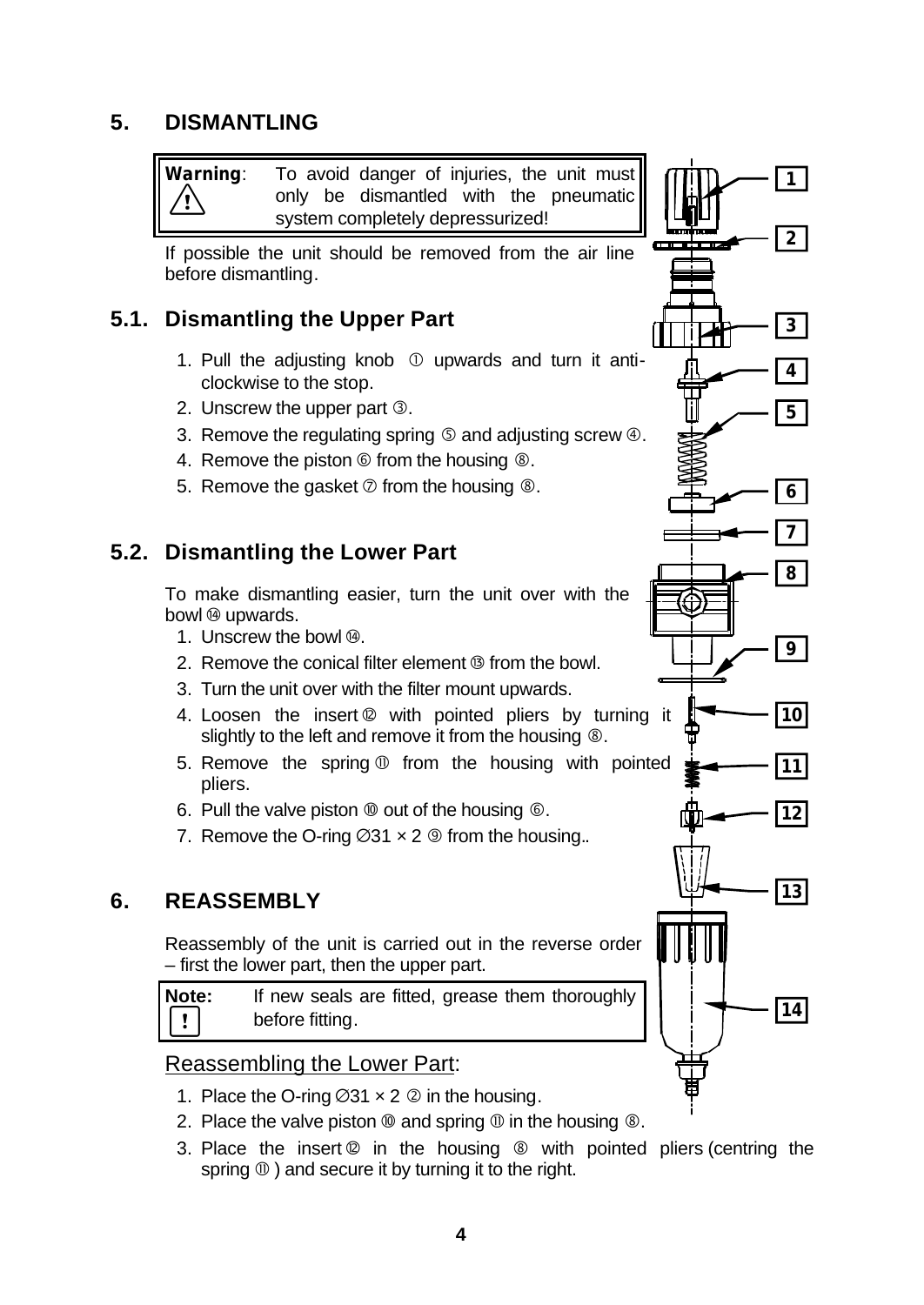- 4. Place the filter element  $\circled{S}$  (5µm...yellow, 25µm...white) in the deflector ring mount (in the bowl).
- 5. Screw the bowl  $\Phi$  into the housing (centring the filter element) and tighten it hand-tight.

#### Reassembling the Upper Part:

- 1. Place the gasket  $\oslash$  in the bore with the sealing lip towards the bottom of the housing (be careful not to damage the sealing lip).
- 2. Centre the valve piston  $\omega$  (already in place).
- 3. Push the piston  $\circledcirc$  into the housing  $\circledcirc$ . Make sure that the valve piston  $\circledcirc$ is centred in the bore of the piston  $\circledcirc$ .
- 4. Push the adjusting screw  $\circled{0}$  into the upper part  $\circled{0}$ .
- 5. Place the spring  $\circledcirc$  on the centring seat of the piston  $\circledcirc$ .
- 6. Screw the upper part  $\circled{s}$  onto the housing  $\circled{s}$  (holding the adjusting screw still) and tighten it.

# **7. FITTING THE LOCK**



## **8. DISPOSAL**

parts must comply with local regulations.

## **9. ASSEMBLY OF SEVERAL COMPONENTS**

Only components of the same size can be assembled into combined units.

#### 9.1. **Assembly of Pressure Regulators or Filter-Regulators with Other Components**

- 1. Remove the black cover plates from the inlets and outlets of the components you wish to assemble. The coloured cover plates remain on the component (filter, lubricator), through which the assembly screws will go.
- 2. Remove the coloured cover plates from the component (regulator, filterregulator) in whose recesses the nuts will be placed.